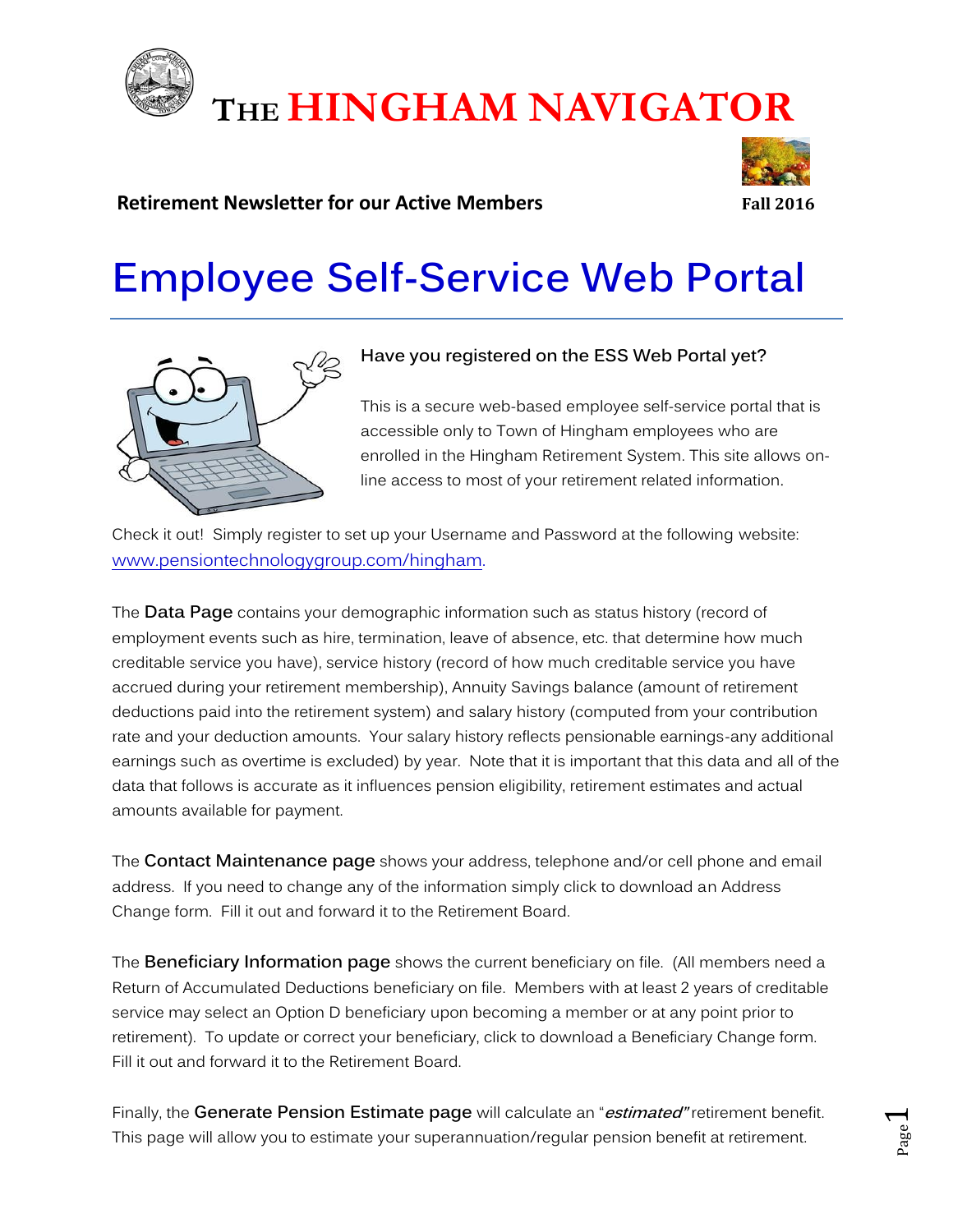Simply indicate when you expect to retirement). You can perform as many retirement calculations as you want. Again, this is only an **estimate** and as such, should not be relied on to make a retirement decision.

Contact the Retirement Board office at (781) 804-2478 if you have any questions on the ESS Web Portal.

# **Applying for Medicare**

# **Important Information for Members Turning 65 and Over**

| <b>MEDICARE</b>                                                                         | <b>HEALTH INSURANCE</b>                    |
|-----------------------------------------------------------------------------------------|--------------------------------------------|
| 1-800-MEDICARE (1-800-633-4227)                                                         |                                            |
| NAME OF BENEFICIARY<br><b>JOHN DOE</b><br>MEDICARE CLAIM NUMBER<br>SEX<br>000-00-0000-A | MALE                                       |
| IS ENTITLED TO<br><b>HOSPITAL (PART A)</b><br><b>MEDICAL (PART B)</b>                   | EFFECTIVE DATE<br>01-01-2007<br>01-01-2007 |
| SIGN<br>HERE                                                                            |                                            |

#### **What is Medicare?**

Medicare is a Federal health insurance program for retirees age 65 or older and certain disabled individuals.

Medicare Part A covers inpatient hospital care, some skilled nursing facility care and hospice care. Medicare Part B covers physician care, diagnostic x-rays and lab tests, and durable medical equipment. Medicare Part D is a federal prescription drug program.

"Medicare only" coverage is not recommended as it has coverage limitations. To ensure comprehensive coverage Medicare retirees should enroll in a Medicare supplement plan.

# **I am turning age 65. What should I do?**

If you are eligible for Medicare and you are actively working you should enroll in Medicare Part A only. You should not enroll in Medicare Part B until you retire.

# I **am the subscriber and continue to actively work and am not yet age 65. My spouse is turning age 65. What should my spouse do?**

Your spouse must enroll in Medicare Part A only. When you (the subscriber) retire, your spouse must pick up Medicare Part B and transfer to a Medicare supplement plan.

# **I have never contributed to Social Security and I am turning age 65. What should I do?**

You should still contact Social Security as you may be eligible for Medicare Part A for free through a spouse. If you are not eligible for Medicare Part A you should obtain written proof of ineligibility from the Social Security Administration.